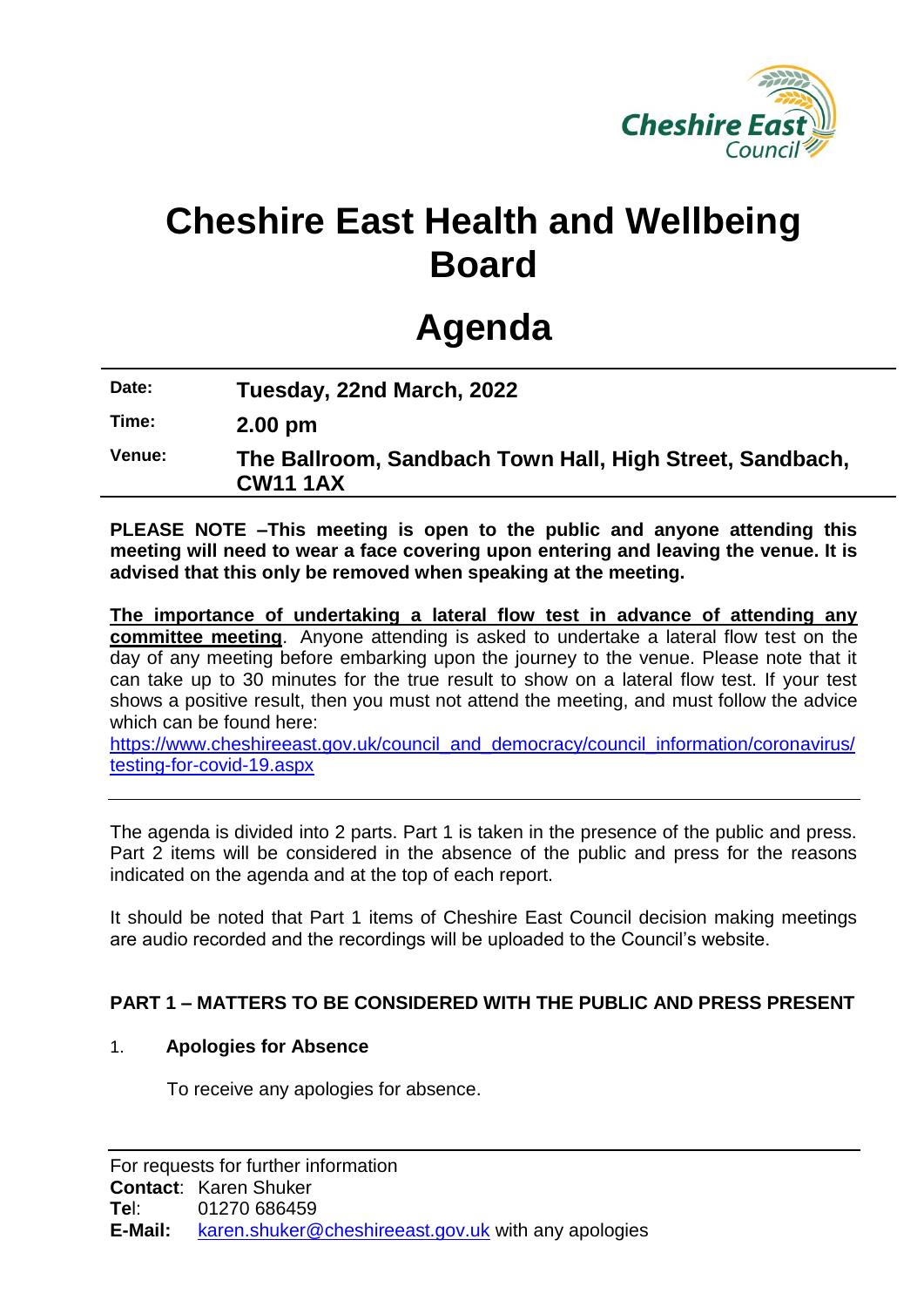#### 2. **Declarations of Interest**

To provide an opportunity for Members and Officers to declare any disclosable pecuniary and non-pecuniary interests in any item on the agenda.

## 3. **Minutes of Previous meeting (**Pages 5 - 8)

To approve the minutes of the meeting held on 25 January 2022

### 4. **Public Speaking Time/Open Session**

In accordance with paragraph 2.24 of the Council's Committee Procedure Rules and Appendix on Public Speaking, set out in the [Constitution,](https://www.cheshireeast.gov.uk/council_and_democracy/your_council/constitution.aspx) a total period of 15 minutes is allocated for members of the public to put questions to the committee on any matter relating to this agenda. Each member of the public will be allowed up to two minutes each to speak, and the Chair will have discretion to vary this where they consider it appropriate.

Members of the public wishing to speak are required to provide notice of this at least three clear working days in advance of the meeting.

## 5. **Better Care Fund End of Year Report 2021/22 (**Pages 9 - 38)

To receive the Better Care Fund End of Year report 2021-2022.

## 6. **Better Care Fund Plan 2022/23 (**Pages 39 - 50)

To receive a report on the Better Care Fund Plan 2022/23.

# 7. **Cheshire & Merseyside HCP - Marmot Community update report (**Pages 51 - 70)

To receive an update on the Cheshire and Merseyside ICS Marmot Community Programme.

# 8. **Public Health Outcomes Framework (Tartan Rug) (**Pages 71 - 90)

To receive a report detailing updates since 2017 and future planning.

# 9. **Increasing Equalities Commission Update (**Pages 91 - 96)

To receive a report on the work of the Increasing Equality Commission.

#### 10. **Test, Trace, Contain, Enable update**

To receive a verbal update on Test, Trace, Contain, Enable.

# 11. **Cheshire East Place Partnership update**

To receive a verbal update on the work of the Cheshire East Place Partnership.